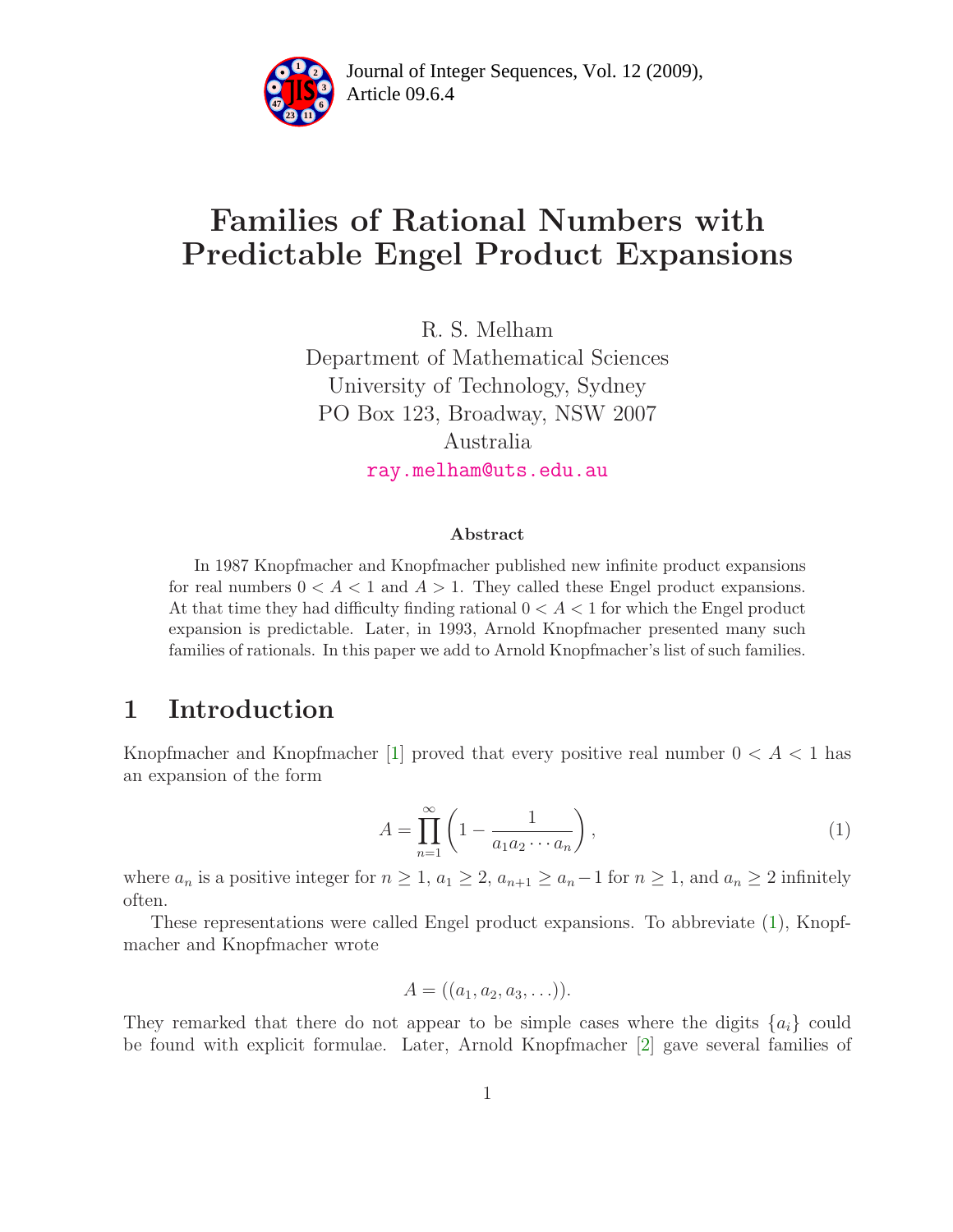<span id="page-1-0"></span>rationals where, from some point onwards, the digits  $\{a_i\}$  in the expansion [\(1\)](#page-0-0) satisfy the recurrence

$$
a_{n+1} = (a_n + 1)a_{n-1} - 1.
$$
\n(2)

<span id="page-1-1"></span>To illustrate, one of Knopfmacher's main results is the following:

**Theorem 1.** Let a and m be positive integers with  $a \geq 3$  if  $m = 1$ , and  $a \geq 2$  otherwise. Then

$$
\frac{(a-1)m-1}{am-1} = ((a_1, a_2, a_3, \ldots)),
$$

where  $a_1 = a$ ,  $a_2 = (a - 1)m$ ,  $a_3 = am - 1$ ,  $a_4 = a_1a_2 - 1$ , and [\(2\)](#page-1-0) applies for  $n \ge 4$ .

Knopfmacher and Knopfmacher [\[1\]](#page-6-0) showed that the expansion [\(1\)](#page-0-0) is unique if it has non-decreasing digits. Therefore, in Theorem [1](#page-1-1) a unique expansion is guaranteed for every a provided  $m \geq 2$ .

Knopfmacher [\[2,](#page-6-1) page 426] stated that it would be interesting to characterize in some way which rational numbers have expansions where the digits  $\{a_i\}$  ultimately satisfy the nonlinear recurrence [\(2\)](#page-1-0). Based on our investigations it seems difficult to resolve this completely. We have, however, managed to add to Knopfmacher's collection of such rationals. We present our results as families of rationals that require two or more parameters to describe them. Indeed, we have found many one-parameter families, but, to conserve space, we do not present them here.

In Section [2](#page-1-2) we state and prove one of our main results. In Sections [3](#page-4-0) and [4](#page-5-0) we state further results.

### <span id="page-1-2"></span>2 A Result With Sample Proof

Before proceeding we give the greedy-type algorithm from [\[1\]](#page-6-0) which was used to derive the expansion [\(1\)](#page-0-0):

Given any  $0 < A < 1$ , let  $A_1 = A$ ,  $a_1 = 1 + \left| \frac{1}{1-A_1} \right|$ , where  $\lfloor x \rfloor$  denotes the floor of the real number x. Then recursively define, for  $n \geq 2$ ,

$$
a_n = 1 + \left[ \frac{1}{(1 - A_n) a_1 a_2 \cdots a_{n-1}} \right],
$$

where

$$
A_{n+1} = \frac{a_1 a_2 \cdots a_n}{a_1 a_2 \cdots a_n - 1} A_n.
$$

<span id="page-1-3"></span>The theorem that follows is similar in spirit to Theorem [1](#page-1-1) above. The proof we present proceeds along the same lines as Knopfmacher's beautiful proof of Theorem [1.](#page-1-1)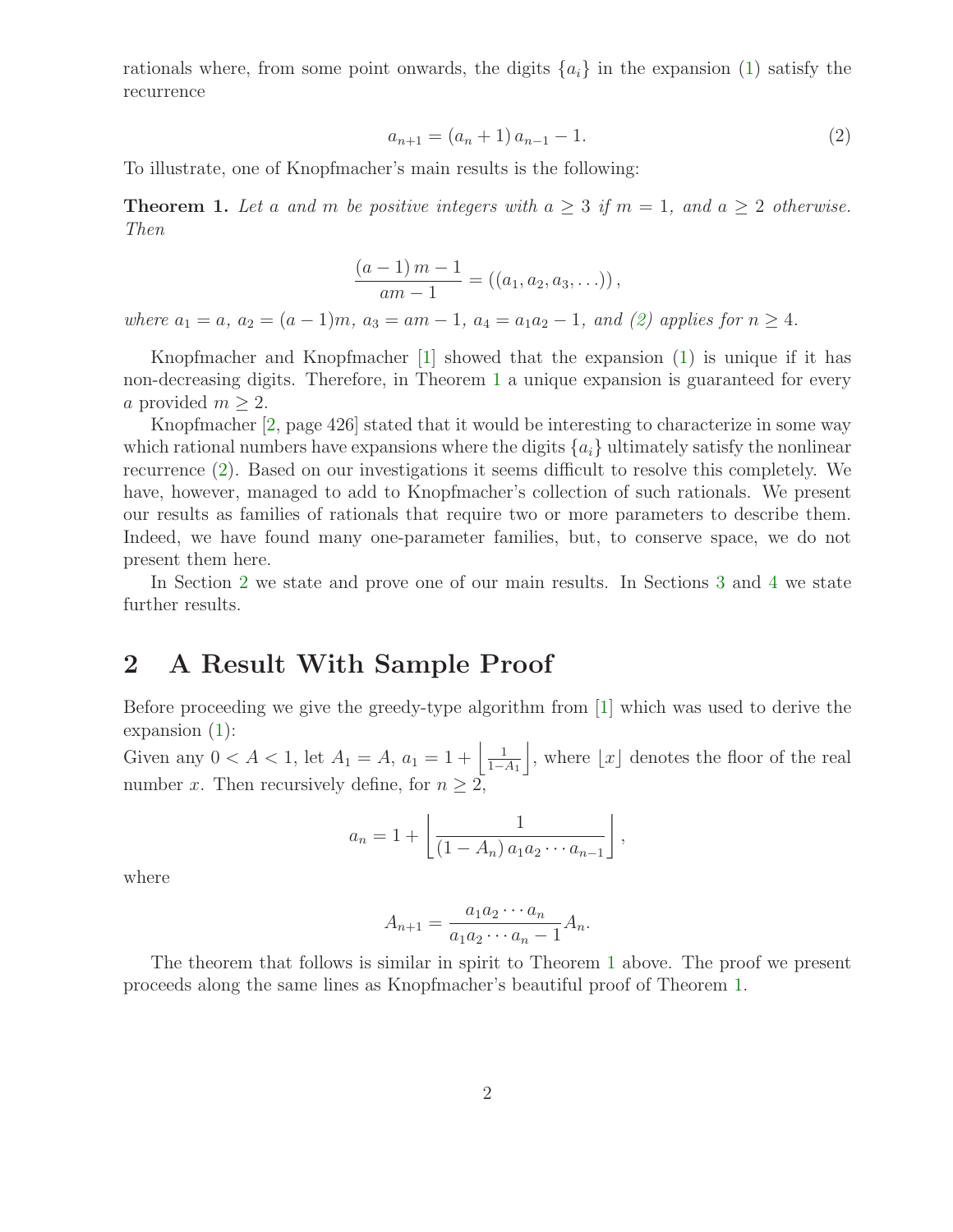**Theorem 2.** Let a and m be positive integers with  $a \geq 2$  if  $m = 1$ , and  $a \geq 1$  otherwise. Then

$$
\frac{(2a-1)m-1}{4am-2} = ((a_1, a_2, a_3, \ldots)),
$$

where  $a_1 = 2$ ,  $a_2 = a$ ,  $a_3 = (2a - 1)m$ ,  $a_4 = 2am - 1$ ,  $a_5 = a_1a_2a_3 - 1$ , and  $(2)$  applies for  $n\geq 5.$ 

*Proof.* With the use of the algorithm above we write down  $A_1$ ,  $a_1$ ,  $A_2$ ,  $a_2$ ,  $A_3$ ,  $a_3$ ,  $A_4$ , and  $a_4$ . We present each  $A_i$  in a manner that makes it easy to find  $a_i$ .

$$
A_1 = \frac{(2a-1)m-1}{4am-2} = 1 - \frac{(2a+1)m-1}{2(2am-1)},
$$

$$
a_1 = 1 + \left\lfloor \frac{1}{1 - A_1} \right\rfloor = 1 + \left\lfloor \frac{2(2am - 1)}{(2a + 1)m - 1} \right\rfloor = 1 + \left\lfloor 2 - \frac{2m}{(2a + 1)m - 1} \right\rfloor = 2,
$$
  
\n
$$
A_2 = \frac{a_1}{a_1 - 1} A_1 = 2 \left( 1 - \frac{(2a + 1)m - 1}{2(2am - 1)} \right) = 1 - \frac{m}{2am - 1},
$$
  
\n
$$
a_2 = 1 + \left\lfloor \frac{1}{(1 - A_2) a_1} \right\rfloor = 1 + \left\lfloor \frac{2am - 1}{2m} \right\rfloor = 1 + \left\lfloor a - \frac{1}{2m} \right\rfloor = a,
$$
  
\n
$$
A_3 = \frac{a_1 a_2}{a_1 a_2 - 1} A_2 = \frac{2a}{2a - 1} \left( 1 - \frac{m}{2am - 1} \right) = 1 - \frac{1}{(2a - 1)(2am - 1)},
$$

$$
a_3 = 1 + \left[ \frac{1}{(1 - A_3) a_1 a_2} \right] = 1 + \left[ \frac{(2a - 1)(2am - 1)}{2a} \right]
$$

$$
= 1 + \left[ (2a - 1)m - \frac{2a - 1}{2a} \right] = (2a - 1)m,
$$

$$
A_4 = \frac{a_1 a_2 a_3}{a_1 a_2 a_3 - 1} A_3 = \frac{2a(2a - 1)m}{2a(2a - 1)m - 1} \left( 1 - \frac{1}{(2a - 1)(2am - 1)} \right)
$$
  
= 
$$
1 - \frac{1}{(2am - 1)(2a(2a - 1)m - 1)},
$$

$$
a_4 = 1 + \left[ \frac{1}{(1 - A_4) a_1 a_2 a_3} \right] = 1 + \left[ \frac{(2am - 1)(2a(2a - 1)m - 1)}{2a(2a - 1)m} \right]
$$
  
= 1 + \left[ 2am - 1 - \frac{2am - 1}{2a(2a - 1)m} \right] = 2am - 1.

We define a sequence  ${b_n}$  as follows: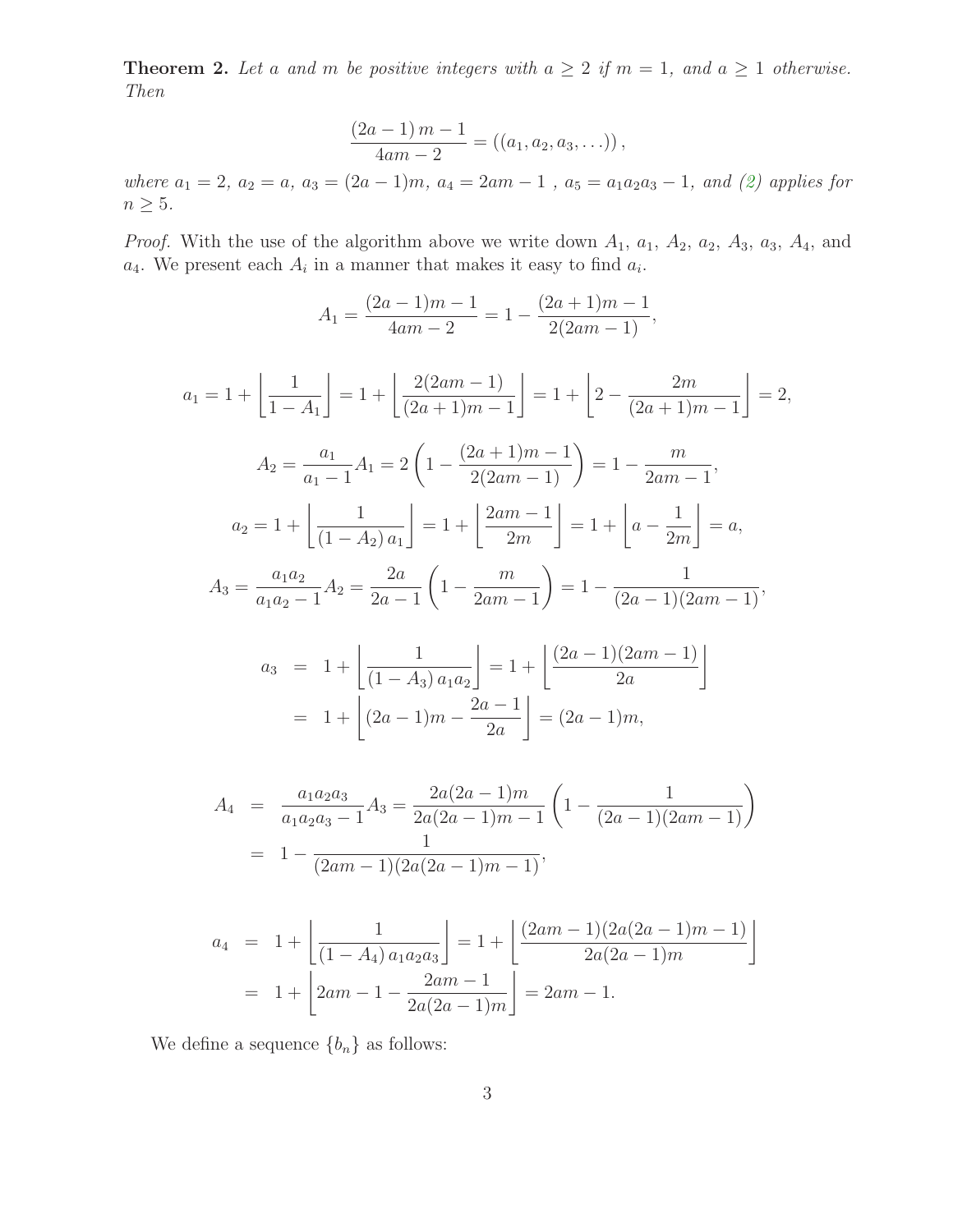$$
(b_1, b_2, b_3, b_4) = (2, a, (2a - 1)m, 2am - 1), b_{n+2} = b_1 \cdots b_n - 1, n \ge 3.
$$

We prove the following assertions for  $n \geq 4$  with the use of induction.

(i) 
$$
A_n = 1 - \frac{1}{b_n b_{n+1}}
$$
 (ii)  $a_n = b_n$  (iii)  $b_{n+2} = (b_{n+1} + 1) b_n - 1$ .

Firstly, for  $n = 4$ 

(i) 
$$
A_4 = 1 - \frac{1}{a_4(a_1a_2a_3 - 1)} = 1 - \frac{1}{b_4(b_1b_2b_3 - 1)} = \frac{1}{b_4b_5};
$$

(ii)  $a_4 = b_4$  by the definition of  $b_4$ ;

(iii) 
$$
b_6 = (b_1b_2b_3)b_4 - 1 = (b_5 + 1)b_4 - 1.
$$

Next we show that the validity of each assertion for  $n \geq 4$  implies its validity for  $n + 1$ .

$$
A_{n+1} = \frac{a_1 \cdots a_n}{a_1 \cdots a_n - 1} A_n = \left( 1 + \frac{1}{b_{n+2}} \right) \left( 1 - \frac{1}{b_n b_{n+1}} \right)
$$
  
= 
$$
1 - \frac{b_{n+2} - b_n b_{n+1} + 1}{b_n b_{n+1} b_{n+2}} = 1 - \frac{1}{b_{n+1} b_{n+2}},
$$

where we have used (iii) in the last step. This proves (i).

$$
a_{n+1} = 1 + \left\lfloor \frac{1}{(1 - A_{n+1}) a_1 \cdots a_n} \right\rfloor = 1 + \left\lfloor \frac{b_{n+1} b_{n+2}}{b_{n+2} + 1} \right\rfloor
$$
  
= 1 +  $\left\lfloor b_{n+1} - \frac{b_{n+1}}{b_{n+2} + 1} \right\rfloor = b_{n+1},$ 

since  $b_n \geq 0$  for all *n*. This proves (ii).

$$
b_{n+3} = (b_1 \cdots b_n)b_{n+1} - 1 = (b_{n+2} + 1)b_{n+1} - 1.
$$

This establishes (iii), and the proof is complete.

Note that, according to the discussion in the paragraph that follows the statement of Theorem [1,](#page-1-1) a unique expansion is guaranteed in Theorem [2](#page-1-3) provided  $a \geq 2$ .

 $\Box$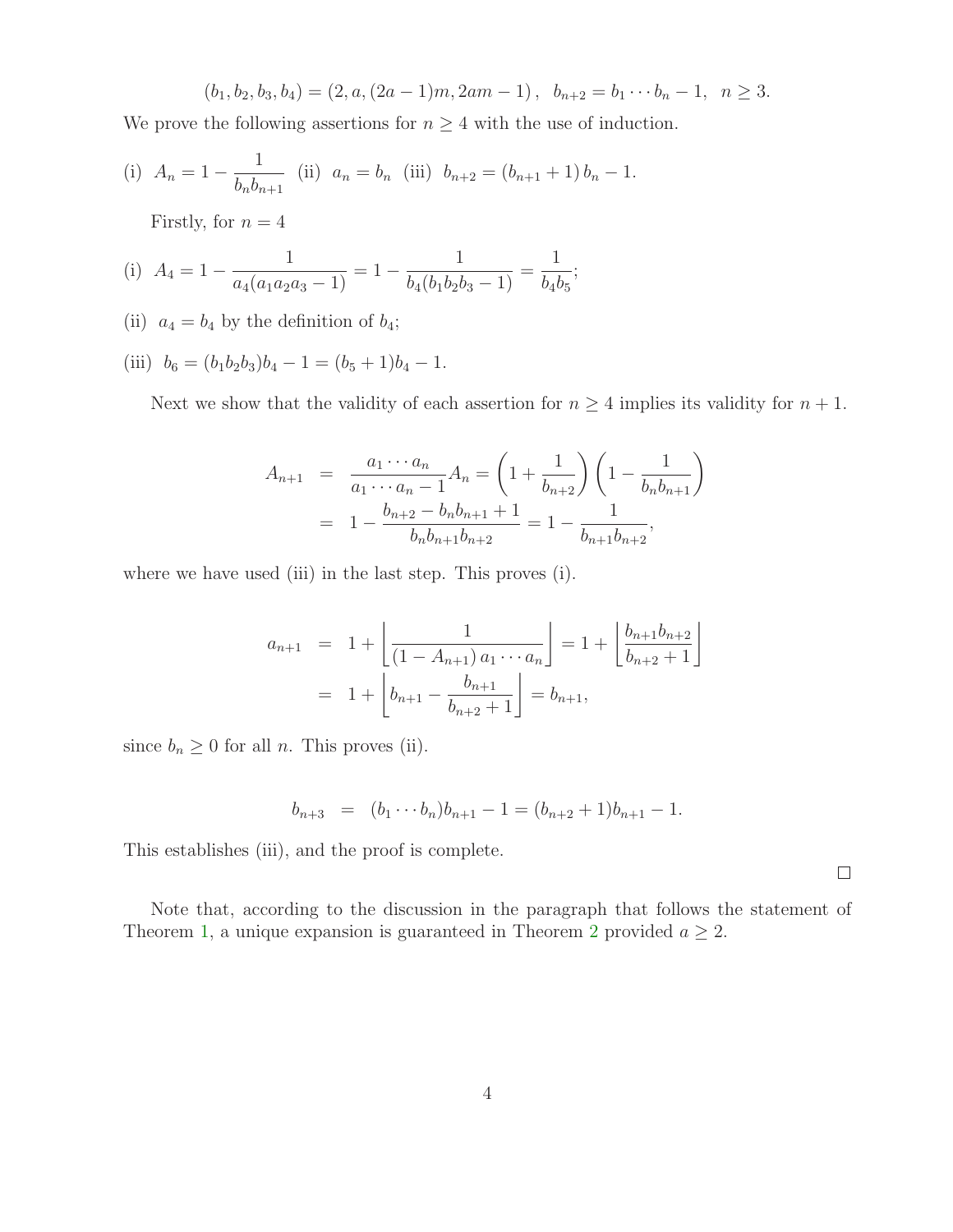#### <span id="page-4-0"></span>3 Miscellaneous Results

In this section, and the next, we state our results without proof since all proofs are similar to that shown above. Knopfmacher  $[2]$  took  $1^a$  to denote a consecutive occurrences of the digit 1, and we do the same.

Knopfmacher gave the following theorem with  $m = 1$ .

**Theorem 3.** Let m be a positive integer, and let  $a \ge 1$  and  $b \ge 0$  be integers. Then

$$
\frac{m}{2^b (2^a m + 1)} = ((2, 1^{a+b-1}, 2^{a-1} m + 1, 2^a m + 1, 2^a m + 1, a_3, a_4, a_5, \ldots)),
$$

where  $a_1 = a_2 = 2^a m + 1$ , and [\(2\)](#page-1-0) applies for  $n \geq 2$ .

Due to the presence of  $a^2$ , the following theorem differs in nature from those above.

**Theorem 4.** Let a and m be positive integers with  $a \geq 2$  and  $m \geq 1$ . Then

$$
\frac{(a-1)am-1}{a^2m} = ((a_1, a_2, a_3, \ldots)),
$$

where  $a_1 = a$ ,  $a_2 = (a-1)m + 1$ ,  $a_3 = (a-1)m$ ,  $a_4 = a_1a_2 - 1$ , and [\(2\)](#page-1-0) applies for  $n \ge 4$ .

In the next three theorems  $a_1$  and  $a_2$  immediately precede  $a_3$ , and [\(2\)](#page-1-0) applies for  $n \geq 2$ .

**Theorem 5.** Let  $a \ge 1$  and k be integers. Then the expansion for  $\frac{m-1}{2a}$  $\frac{1}{2^a m}$  is  $((2, 1^{a-1}, k+1, k, 2k+1, a_3, a_4, a_5, \ldots)), m = 2k, k \ge 1;$ 

$$
((2, 1^{a-1}, k+1, 2k+1, 2k+1, a_3, a_4, a_5, \ldots)), m = 2k+1, k \ge 1;
$$

**Theorem 6.** Let  $a \geq 3$  and k be integers. Then the expansion for  $\frac{3m-1}{2a}$  $\frac{n}{2^a m}$  is

$$
((2, 1^{a-3}, 2, 3k+1, 3k, 12k+3, a_3, a_4, a_5, \ldots)), m = 4k, k \ge 1;
$$

$$
((2, 1^{a-3}, 2, 3k+1, 12k+3, 12k+3, a_3, a_4, a_5, \ldots)), m = 4k+1, k \ge 0;
$$

$$
((2, 1a-3, 2, 3k+2, 6k+3, 12k+7, a3, a4, a5, \ldots)), m = 4k+2, k \ge 0;
$$

$$
((2, 1^{a-3}, 2, 3k+3, 4k+3, 12k+11, a_3, a_4, a_5, \ldots)), m = 4k+3, k \ge 0;
$$

**Theorem 7.** Let  $a \geq 5$  and k be integers. Then the expansion for  $\frac{9m-1}{2a}$  $\frac{n}{2^a m}$  is

$$
((2, 1^{a-5}, 2, 1, 9k+1, 9k, 36k+3, a_3, a_4, a_5, \ldots)), m = 4k, k \ge 1;
$$

$$
((2, 1^{a-5}, 2, 1, 9k+3, 12k+3, 36k+11, a_3, a_4, a_5, \ldots)), m = 4k+1, k \ge 0;
$$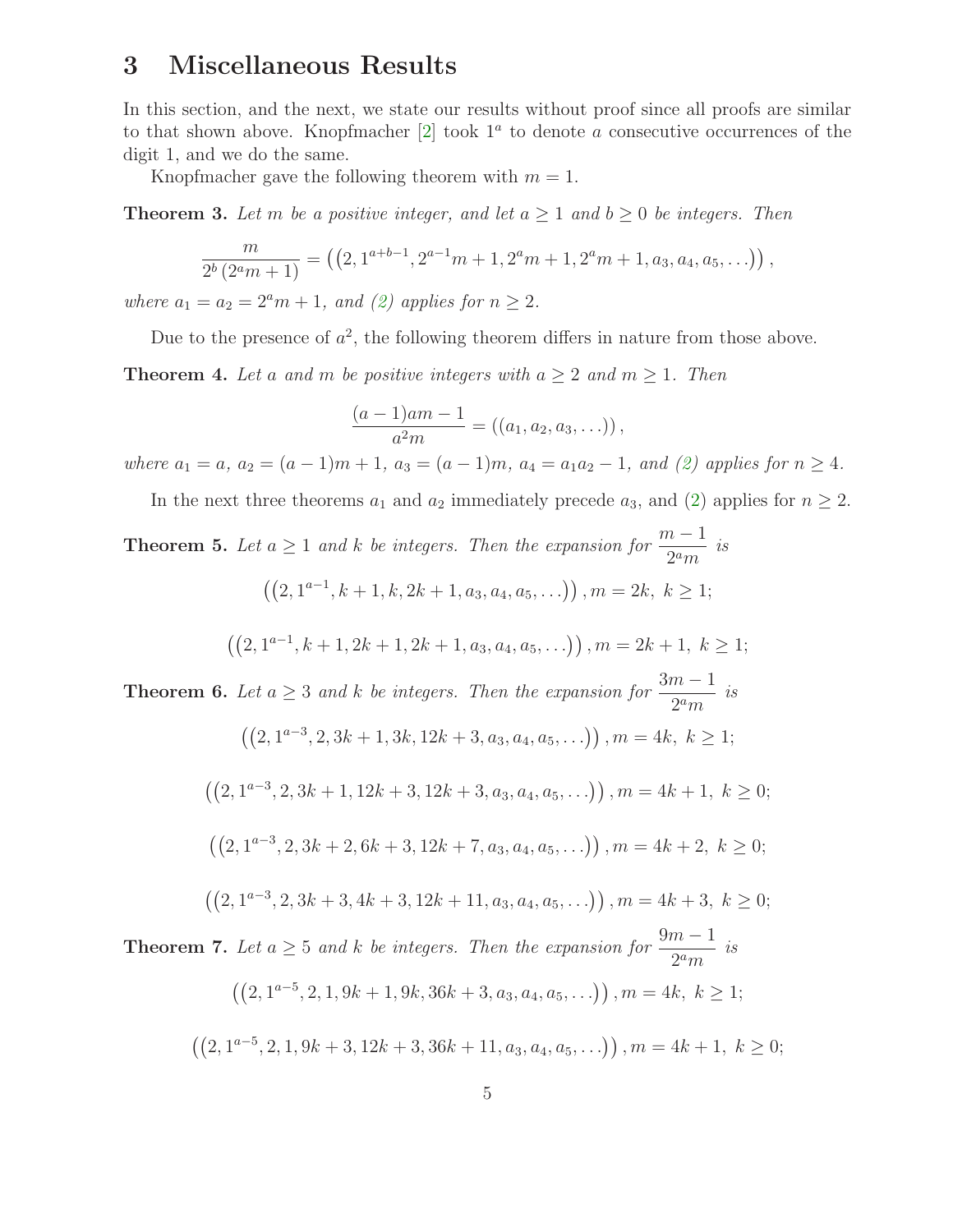$$
((2, 1^{a-5}, 2, 1, 9k+5, 18k+9, 36k+19, a_3, a_4, a_5, \ldots)), m = 4k+2, k \ge 0;
$$

$$
((2, 1^{a-5}, 2, 1, 9k+7, 36k+27, 36k+27, a_3, a_4, a_5, \ldots)), m = 4k+3, k \ge 0;
$$

#### <span id="page-5-0"></span>4 A Host of Results of a Particular Type

Knopfmacher [\[2\]](#page-6-1), in Theorem 3(iii), gave an expansion for  $\frac{1}{2}$  $\frac{1}{2^a(2^n+1)}$  when  $a \geq 0$  and  $n \geq 1$ . Inspired by this, we decided to search for triples of positive integers  $(b, c, d)$  such that the expansion for  $\frac{1}{\log(\Omega h)^{1/2}}$  $\frac{1}{2^a(2^{bn+c}+2d+1)}$  is predictable for all integers  $a \geq 0$  and  $n \geq 0$ . We restricted our search to  $1 \leq d \leq 50$ , first fixing d and then searching for appropriate pairs  $(b, c)$ . Some d are associated with many pairs  $(b, c)$ . For example, associated with  $d = 48$  are the following eight pairs (b,c): (48, 24), (48, 27), (240, 121), (336, 172), (336, 173), (528, 270),  $(528, 303)$ , and  $(1200, 602)$ . On the other hand, for some d we could find no pair  $(b, c)$ .

<span id="page-5-2"></span>In total we found one-hundred and five triples as described in the previous paragraph. For seventy-nine of these triples  $(b, c, d)$  we found that the expansion has the form

$$
\frac{1}{2^a\left(2^{bn+c} + 2d + 1\right)} = \left(\left(2, 1^{a+bn+c-1}, a_1, a_2, a_3, \ldots\right)\right),\tag{3}
$$

in which

$$
a_1 = (2^{bn+c-1} + 2d + 1 + e) / (2d + 1),
$$
  
\n
$$
a_2 = (2^{bn+c} + 2d + 1) / (2d + 1 + 2e),
$$
  
\n
$$
a_3 = 2a_1 - 1,
$$

and [\(2\)](#page-1-0) applies for  $n \geq 3$ . Here e is a relatively small positive integer that depends upon the triple  $(b, c, d)$ , and can be found by observation.

<span id="page-5-1"></span>In twenty-four of our triples,  $b = 2c$ . In these cases it is convenient to write the triples as  $(2b, b, d)$ . In all such cases we found that

$$
\frac{1}{2^a \left(2^{2bn+b} + 2d + 1\right)} = \left( \left(2, 1^{a+2bn+b-1}, a_1, a_2, a_3, a_4, \ldots\right) \right),\tag{4}
$$

in which

$$
a_1 = (2^{2bn+b-1} + d + 1) / (2d + 1),
$$
  
\n
$$
a_2 = 2^{2bn+b} + 1,
$$
  
\n
$$
a_3 = a_2 + 2d,
$$
  
\n
$$
a_4 = 2a_1a_2 - 1,
$$